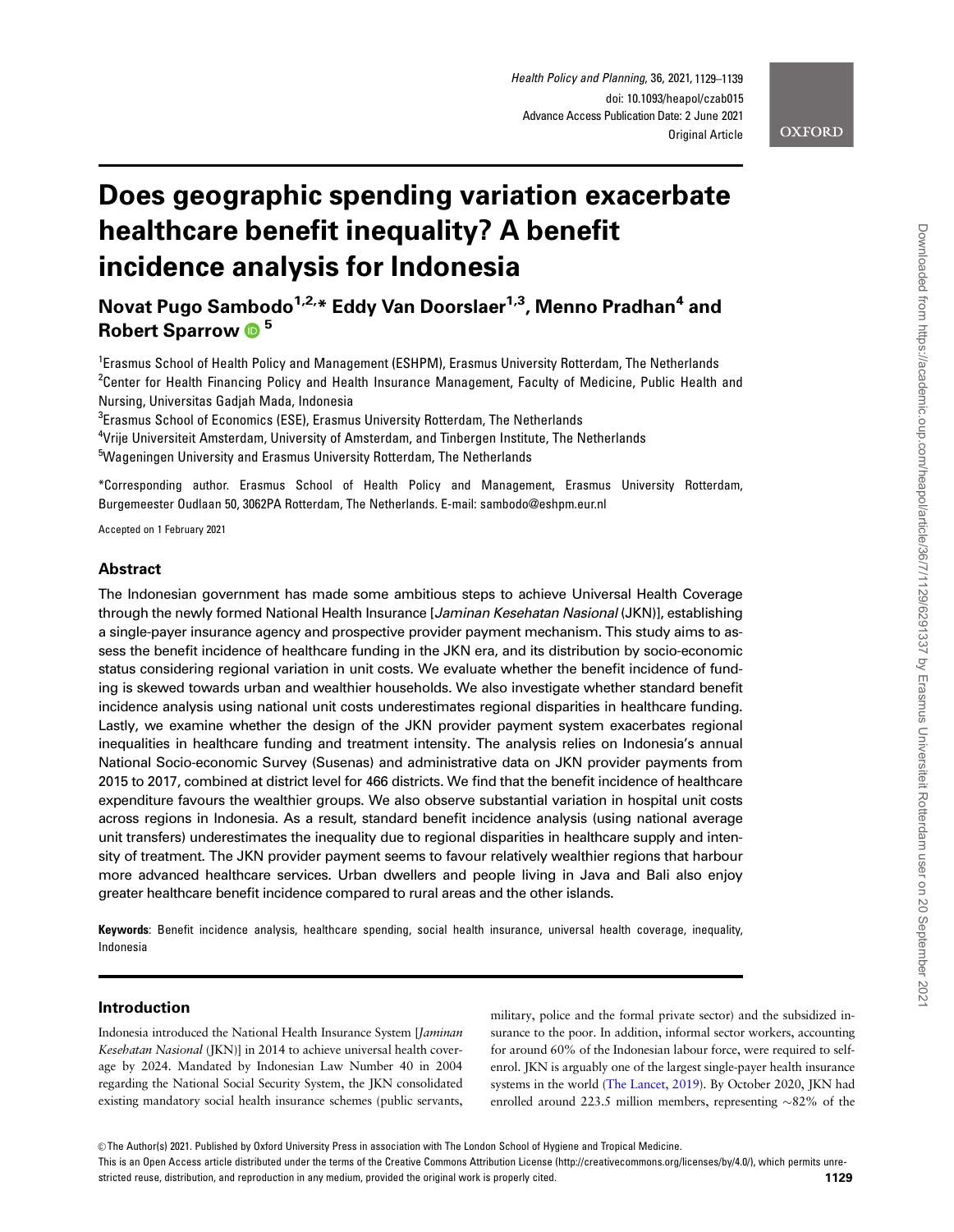## KEY MESSAGES

- Benefit Incidence Analysis using standard unit costs underestimates the magnitude of inequality in the benefit of healthcare spending.
- Unit costs for hospital services in Indonesia show substantial regional variation.
- Geographic variation in health service unit costs exacerbates inequality in the healthcare benefits in Indonesia.
- The Indonesian National Health Insurance maintained but did not increase initial disparities in treatment intensity and financing of healthcare.

Indonesian population ([DJSN, 2020a](#page-9-0), [b\)](#page-9-0). JKN covers care from both public and private providers, including 22971 out of 27694 primary care providers (83%), 2487 out of 2925 hospitals (85%), as well as groups of pharmacists and medical laboratories ([DJSN, 2020a](#page-9-0), [b;](#page-9-0) [BPJS Kesehatan, 2018;](#page-9-0) [Ministry of Health, 2020](#page-10-0)).

One of the main criticisms of the JKN design concerns its provider payment system that would be favouring municipalities and the betteroff regions [\(Trisnantoro, 2019\)](#page-10-0). With the introduction of prospective payments for secondary care, the compensation to healthcare providers increases with delivering more advance services, which are usually more abundant in urban hospitals and clinics. Primary healthcare payments under JKN are capitation based, determined by the number of enrolled members registered in the service catchment area, the available providers and the treatment intensity of service provision. As a result, better-equipped service providers are more likely to receive relatively larger provider payments, which may exacerbate regional disparities in healthcare treatment intensity and value.

Previous studies of the benefit incidence of healthcare spending in Indonesia have relied on socio-economic variation in healthcare utilization combined with constant national unit costs of healthcare ([Lanjouw](#page-9-0) et al.[, 2002;](#page-9-0) [O'Donnell](#page-10-0) et al., 2007). An important limitation of constant unit costs is that it assumes that the same type of healthcare service offers the same treatment intensity and value across the country. Utilization rates and national unit costs do not capture geographic disparities in healthcare service and intensity of treatment. For example, utilization of healthcare at an advanced hospital in the capital Jakarta will most likely be more intensive and involve more resources than the same type of service provided at a lower level hospital in a remote district, and thereby reflect a larger monetary value in offering the same public service. In this case, a benefit incidence analysis based on constant national unit costs will underestimate regional and socio-economic inequalities in who benefits from of healthcare spending in Indonesia.

Therefore, our study conducts a Benefit Incidence Analysis (BIA) of healthcare financing in Indonesia, using Indonesia's JKN funding of healthcare providers to account for regional disparities in healthcare supply and intensity of treatment. We have three main objectives. First, we assess the benefit incidence of healthcare spending by region and socio-economic status and evaluate whether this spending is skewed towards urban and wealthier households. Second, we investigate whether standard BIA using constant national unit costs underestimates regional disparities in JKN funding to healthcare providers. Third, we examine whether the design of the JKN provider payment system exacerbates regional inequalities in healthcare supply and treatment intensity.

This article contributes to the BIA literature by using healthcare provider claims and capitation data of JKN, which provides accurate and detailed regional variation in unit costs for different types of healthcare services. The data are used to calculate unit costs at district level, reflecting the monetary value of health service offered in those districts as well as the regional variation in treatment intensity and supply of healthcare. By comparing these results to a standard BIA approach (with constant national unit costs), we can quantify the bias in the benefit incidence. A small number of studies use administrative data to capture regional differences in healthcare spending, for ex-ample, in the case of Australia (Ellis et al.[, 2013\)](#page-9-0) and Hungary (Bíró [and Prinzba, 2020](#page-9-0)). Moreover, few studies distinguish regional variation in spending for hospital and primary care in low- and middle-income countries. For example, [Anselmi](#page-9-0) et al. (2015) study differences in regional spending in Mozambique but limit their scope to outpatient care at primary and secondary facilities.

We also contribute to further understanding of the distributional implications of Indonesia's JKN. Johar et al. [\(2018\)](#page-9-0) use the National Socio-Economic Surveys from 2011 to 2016 to show that equity in access to healthcare improved after the introduction of JKN. Based on household panel data from the Indonesian Family Live Survey (IFLS) from 1993 to 2014/15, [Mulyanto](#page-10-0) et al. (2019) find similar patterns for inpatient utilization but not for outpatient care in the first year of the JKN. Also using the IFLS data, for 2007 and 2014/15, [Erlangga](#page-9-0) et al. [\(2019\)](#page-9-0) show that JKN increased utilization of outpatient and inpatient care, but they question whether this reduces inequities in access, as the effects were larger for the self-enrolled group than for the subsidized poor. [Health Policy Plus and TNP2K \(2018\)](#page-9-0) analyse JKN hospital expenditure and find that expenditure shares for the islands of Java, Bali and Sulawesi are disproportionately large relative to their population size, as is the expenditure share enjoyed by the rich. Our BIA analysis adds to these studies, as we assess JKN spending on both primary and secondary care, accounting for almost all of JKN disbursements. In addition, while inequity in access may have been declining over time, we demonstrate that ignoring regional variation in treatment intensity of care and the allocation rule underlying the provider payment system will underestimate the disparities in benefit incidence.

We assess the health benefit incidence by combining the National Socio-economic Survey (Susenas) and administrative data from the Health Insurance Agency (BPJS-Kesehatan). These two data sources cover a 3-year period from 2015 to 2017. The Susenas data provide information on per capita expenditure and healthcare utilization for various types of healthcare. In addition, BPJS-Kesehatan administrative data on provider payments allow us to construct district specific unit costs for these health services, aggregated into primary outpatient care, and secondary inpatient and outpatient care.

We find that the benefit incidence of healthcare funding is skewed towards the wealthier groups, and that using constant national unit costs underestimates the inequality in benefit incidence of healthcare spending for all types of care. However, we find no changes in the overall benefit incidence distribution during the first 3 years of the JKN, suggesting that its provider payment mechanism maintains geographic and socio-economic disparities but does not exacerbate these over time. Urban dwellers and people living on Java and Bali also enjoy a greater healthcare benefit compared to rural areas and the other islands.

The next section elaborates on the JKN financing system. Methods section sets out the BIA methods, and Data section describes the data. In Results and Discussion section, we present and discuss the results and Conclusion section concludes.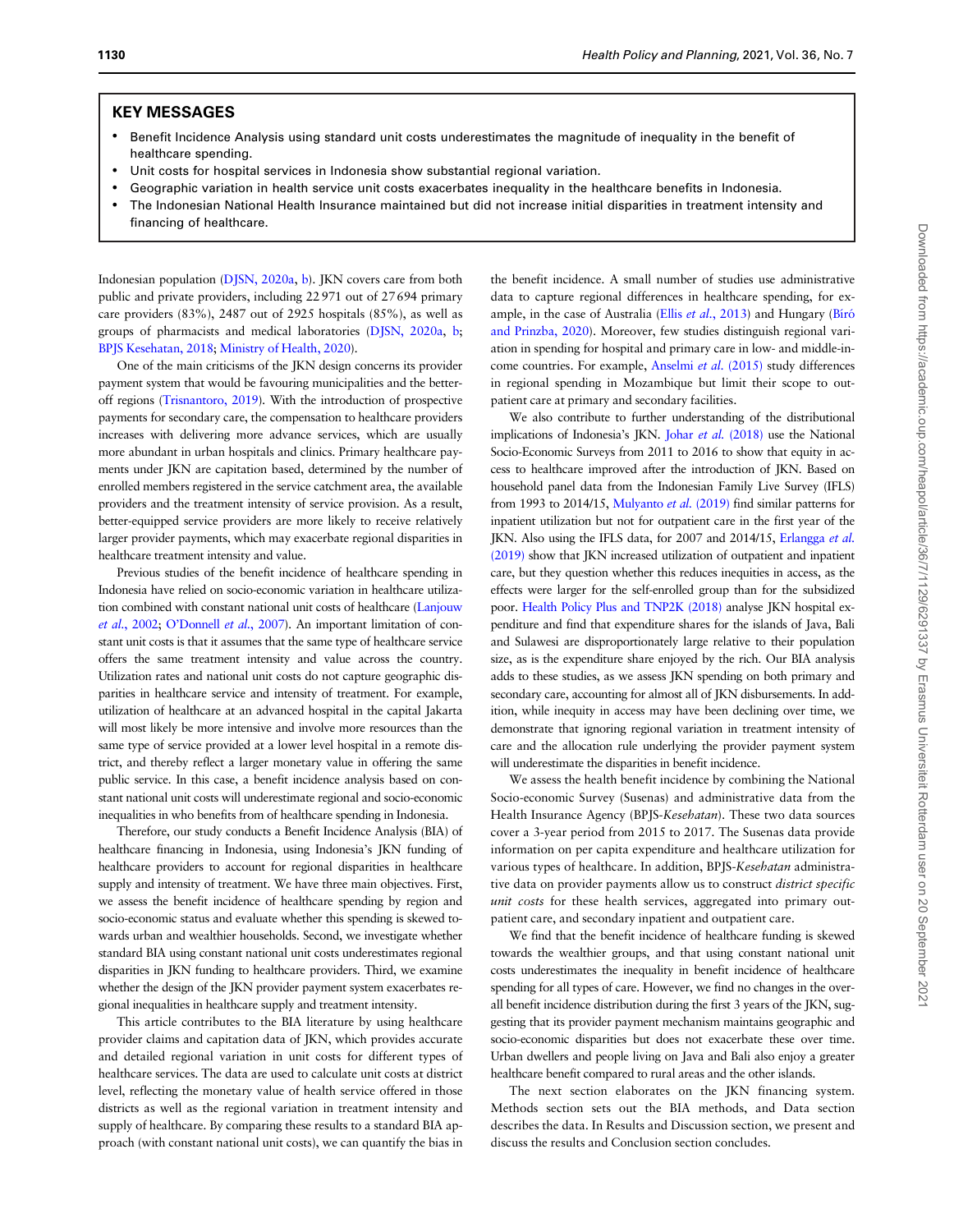### JKN and healthcare financing in Indonesia

#### Provider payment in the JKN era

A defining feature of the JKN reforms in Indonesia is the implementation of a single-payer healthcare system, by establishing the Social Security Agency in Health (Badan Penyelenggara Jaminan Sosial-Kesehatan—BPJS Kesehatan). As a single-payer for health insurance in Indonesia, BPJS-Kesehatan is responsible for the provider payments and collecting the premium contributions. The Indonesian government, through the Ministry of Health, sets the service standards and rules for the referral process. JKN members are not limited in seeking primary health care but need to obtain a referral to access higher level care. Primary care facilities (public and private) have a role as gate-keeper to regulate the flow to secondary hospital and tertiary specialized care.

Payment systems for secondary care are claims-based and regulated through Case-Based Groups (CBGs) of diagnosed-related groups called InaCBGs (Indonesian CBGs), which are calculated based on grouping diagnoses and procedures with similar clinical characteristics, resources and treatment costs. InaCBG tariffs are determined by the class of hospital (class A, B, C, or D), leading to relatively larger claims for more advanced hospitals. To encourage the involvement of private sector providers in JKN, InaCBG tariffs were increased by 3% for private inpatient and by 5% for private outpatient care [\(Agustina](#page-9-0) et al. 2019). The InaCBG tariffs also accommodate price differences across regions.<sup>1</sup>

Primary care providers registered with BPJS-Kesehatan receive JKN funding predominantly through a capitation scheme for outpatient service. In the capitation scheme, primary care providers receive a monthly upfront payment per JKN participant registered at the facility, irrespective of the actual services delivered. Capitation payments are meant to encourage independence and flexibility of primary care providers in managing their finances. Community health centres that meet the full requirements of BPJS-Kesehatan receive 6000 IDR (around 0.46 USD) per member per month.<sup>2</sup> This capitation amount is reduced when these facilities fall short of the requirements. Private providers receive larger capitation amounts, ranging from 8000 (0.57 USD) to 10 000 IDR (0.71 USD), depending on their medical staff and service availability. Some services are not covered by capitation payments but are funded on a fee-for-service basis (referred to as non-capitation cases), such as antenatal care, deliveries and family planning services.

#### JKN sources of payment

The JKN funding is pooled and distributed centrally by BPJS-Kesehatan. The funding comes from various sources. First, funding from the national government, coordinated by the Ministry of Finance and Ministry of Health, is earmarked for the subsidized insurance targeted to the indigent (37% of the JKN budget in 2016), and the premiums for civil servants, state-owned enterprise employees, and military and police (23%). Second, some provincial and district governments provide funding to cover premiums for informal

| <b>Table 1</b> Distribution of JKN source of payment (%) |  |
|----------------------------------------------------------|--|
|----------------------------------------------------------|--|

| Type of membership                                                                           | 2014 | 2015 | 2016 |
|----------------------------------------------------------------------------------------------|------|------|------|
| Subsidized poor and indigent (national government budget) (A)                                | 49.0 | 37.7 | 36.8 |
| Civil servants, state-owned enterprise, military and police (national government budget) (C) | 34.4 | 28.5 | 22.8 |
| Self-enrolled subsidized by districts and provinces (local government budgets) (B)           | 3.3  | 4.5  | 5.4  |
| Self-enrolled voluntary (individual premiums) (D)                                            | 4.6  | 8.9  | 8.5  |
| Private sector (individual premiums) (E)                                                     | 8.7  | 20.5 | 26.4 |
| Total government share $(A + B + C)$                                                         | 86.7 | 70.7 | 65   |
| Total private share $(D + E)$                                                                | 13.3 | 29.4 | 34.9 |
|                                                                                              |      |      |      |

Source: [Ahsan \(2017\).](#page-9-0)

sector workers that are required to self-enrol (5%). Third, voluntary registered informal sector workers contribute monthly premiums out-of-pocket (9%). Finally, the private formal sector has the responsibility to register their employees and share in the contribution of their JKN premiums (26%). Table 1 summarizes the shares of each source of contributions to the JKN.

In absolute amounts, total JKN financing almost doubled from 3.23 billion USD in 2014 to 6.26 billion USD in 2017.<sup>3</sup> Hospital inpatient claims accounted for 3.67 billion USD or around 58.6% of total JKN funds disbursed in 2017, while 1.66 billion USD (or 26.4%) was allocated to hospital outpatient care. Combined, payments for hospital curative services amounted to 85% of the total JKN budget. Primary care services take a share of around 14% of the budget, even though outpatient primary care utilization accounts for around two-thirds of all JKN patient contacts.

#### Benefit coverage

The JKN program covers a basic healthcare benefit package, including outpatient and inpatient care (starting from the appointed primary care, and up to secondary and tertiary care based on referral), maternal and child healthcare, dental health services (basic and advanced), advanced health services such as cancer therapies and haemodialysis, as well as health-related equipment with limited upper value or quantity, such as eyeglasses and hearing aids. Some healthcare is excluded, such as cosmetic treatment. Patients with JKN coverage are exempt from co-payments for medicine and medical items as long as the appropriate referral stages have been followed ([Agustina](#page-9-0) et al., 2019). In principle, co-payments are not allowed under JKN. In practice, outof- pocket payments are still widely observed. This could be due to, for example, ex post upgrading of ward class, purchasing over-thecounter medicine outside treatment facilities and products that are not based on prescriptions, or traditional medicine.

The medical services provided under JKN are the same for all patients, but the class of ward may differ. Non-contributory subsidized JKN members are entitled to basic third-class hospital rooms for inpatient service. A self-enrolled or formal private sector JKN member may choose a class of hospital room (first, second and third class) that corresponds with their monthly minimum premium. It is also possible to take up private health insurance as a supplementary to JKN in order to cover extra benefits such as upgrades for hospital rooms, while upgrades can also be purchased out-of-pocket.

## Methods

Benefit Incidence Analysis (BIA) aims to evaluate the distribution of a public subsidy by socio- economic status within a population (e.g. [Demery, 2000;](#page-9-0) [O'Donnell](#page-10-0) et al., 2008; [McIntyre and Ataguba, 2011](#page-10-0)). We interpreted utilization of healthcare services as a transfer (or benefit) of public health spending (or subsidy) to an individual. BIA then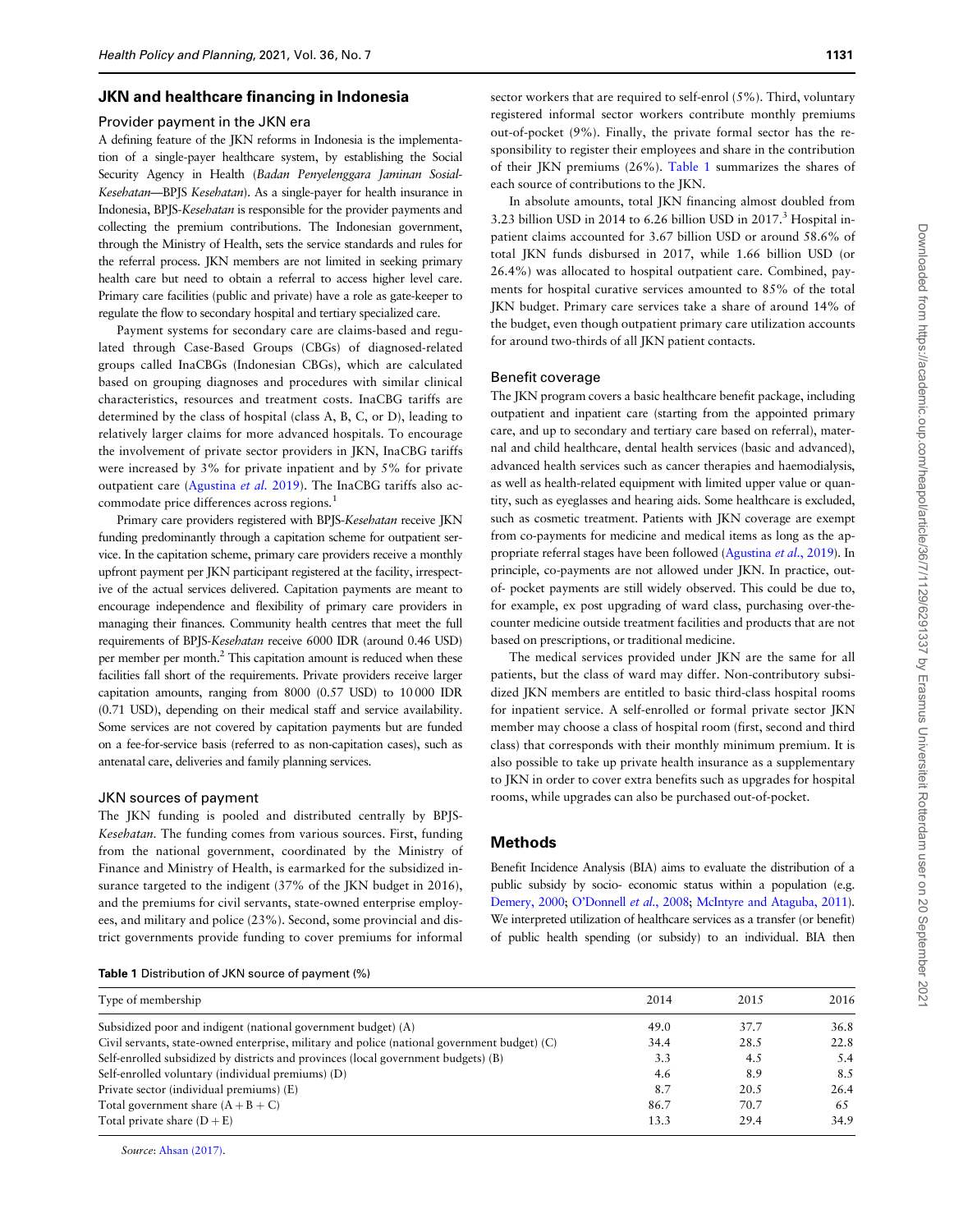<span id="page-3-0"></span>described at an aggregate level how different population groups benefit from overall public health spending; for example, to what extent the benefits go disproportionately to the poor (e.g. due to government targeting) or to the wealthy (e.g. due to better access to public services).

## Average benefit incidence analysis with constant unit costs

To formalize the total healthcare financing benefit, we aggregated the transferred subsidy of all types of health services. This total subsidy for healthcare supplied under JKN was channelled through healthcare providers in the form of hospital claims  $(T<sup>cl</sup>)$  for inpatient and outpatient care, capitation funding  $(T^{cap})$  for primary outpatient care and non-capitation reimbursements  $(T^{non-cap})$  for primary inpatient care:

$$
T = T^{cl} + T^{cap} + T^{non-cap}.
$$
 (1)

To assess how this total subsidy was shared among socio-economic groups or regions, we need to consider who used healthcare. Using healthcare is valued at the unit cost of a healthcare service,  $\frac{T_i}{Q_i}$ defined as the average provider payment for reimbursing healthcare facilities for a delivered service  $i$  (i.e. outpatient or inpatient care at primary or secondary providers). Typically, standard BIA relies on the assumption that this unit cost is constant across the population. The total subsidy  $S_{ij}$  that was transferred to socio-economic group j for service  $i$  is then calculated by multiplying total utilization of the group,  $Q_i$ , with the unit cost

$$
S_{ij} = Q_{ij} \frac{T_i}{Q_i}.
$$
 (2)

Aggregating the subsidy for all services  $i$  received by group  $j$ yields the total benefit incidence. Finally, dividing the total transfer  $S_{ii}$  by total JKN healthcare spending T expresses the total benefit incidence in terms of the shares of the transfer received by group j:

$$
S_j = \sum_{i} \frac{Q_{ij}}{Q_i} \left[ \frac{T_i}{T} \right].
$$
 (3)

## Average benefit incidence analysis with regional variation in unit costs

The availability of information on JKN spending by district allowed us to test whether the provider payment system affects the distribution of benefit incidence of public health spending. With the claims and capitation data, we can relax the assumption of constant unit costs and allow for variation by district. As the JKN claims were based on InaCBGs, they offer a realistic reflection of the variation in supply and the treatment composition of care offered in districts. We therefore assume that the district specific JKN unit costs are a good proxy for the regional variation in the implicit subsidy of healthcare utilization. The unit costs for service  $i$  in district  $k$  is then calculated by dividing the JKN transfer amount to the district k for that service  $T_i^k$  by the number of units of care on which the JKN claims in district  $k(q_i^k)$  are based, as measured in BPJS-Kesehatan administrative records. The average subsidy amount per unit of care used in quintile *j* for service *i* in district  $k(S_{ij}^k)$  is obtained by multiplying this unit cost by the utilization of this group  $(Q_{ij}^k)$  as measured in the Susenas survey:

$$
S_{ij}^k = Q_{ij}^k \frac{T_i^k}{q_i^k} \tag{4}
$$

The implicit assumption is that also non-JKN use of care in the district receives the same subsidy as JKN funded care. We can define

spending in equation (4) for four different categories of services: hospital inpatient (HI), hospital outpatient (HO), primary outpatient (PO) and primary inpatient care.<sup>4</sup> The relevant data on JKN spending came from the hospital claims for inpatient services  $(T_{HI}^k)$ and hospital outpatient services  $(T_{HO}^k)$ , and the primary care capitation payments  $(T_{cap}^k)$  to districts. We excluded primary care noncapitation claims from our calculations because this amount is relatively small, at around 1% of JKN spending [\(Pusat Pembiayaan](#page-10-0) [dan Jaminan Kesehatan Kementerian Kesehatan, 2017\)](#page-10-0). Total healthcare spending T thus reflects the summation of national hospital claims and capitation payments. The overall healthcare benefit for group  $j$  can then be expressed as

$$
S_j = \sum_{k} Q_{Hlj}^k \frac{T_{HI}^k}{q_{HI}^k} + Q_{H0j}^k \frac{T_{HO}^k}{q_{HO}^k} + Q_{P0j}^k \frac{T_{cap}^k}{q_{PO}^k}.
$$
 (5)

The proportion of the benefit transferred to socio-economic group  $j$  is then written as

$$
S_j = S_j / \sum_j S_j. \tag{6}
$$

#### Concentration curve and concentration index

We used concentration curves to illustrate the relative inequality of healthcare benefit. Concentration curves describe the benefit incidence of healthcare by plotting the cumulative proportion of healthcare use against the cumulative proportion of the population ranked by per capita household expenditure per adult equivalent [\(O'Donnell](#page-10-0) et al., [2008](#page-10-0)). If the healthcare funds are distributed pro-poor then the concentration curve should lie above the  $45^\circ$  equity line, whereas it would fall below the equity line in case of a pro-rich distribution.

The inequality implied by a concentration curve can be expressed in terms of a concentration index, which reflects twice the area between the concentration curve and the diagonal [\(Wagstaff and van](#page-10-0) [Doorslaer, 2000](#page-10-0)). The concentration index can be calculated as

$$
C = \frac{1}{n} \sum_{i=1}^{n} \frac{b_i}{\overline{b}} (2R_i - 1),
$$
 (6)

where *n* is the sample size,  $h_i$  is an individual's healthcare benefit in monetary terms with mean  $\overline{h}$ , and  $R_i$  is the fractional rank of individual's in the distribution of per capita expenditure (with  $i = 1$  for the poorest and  $i = n$  for the richest). The value of the concentration index is negative for a pro-poor distribution of the JKN funding and positive for a pro-rich distribution, while an equal distribution yields a concentration index of zero. Dominance of distributions can be verified (and tested) by checking whether a concentration curve lies everywhere above another curve or above the Lorenz curve measuring household income/expenditure inequality [\(O'Donnell](#page-10-0) et al., 2008).

## Data

We combined the National Socio-economic Household Survey (Susenas) for 2015, 2016 and 2017 with administrative data from BPJS-Kesehatan over the same time period at district level. The Susenas data are representative at national and district level and provide information on utilization of primary and secondary healthcare services, and per capita expenditure. The sample size of Susenas is 1 097719 individuals in 2015, 1 109749 in 2016 and 1 132749 in 2017. We used the Susenas sampling weights to ensure that the micro data is representative at the district and national level. BPJS-Kesehatan data provide JKN hospital claims data and capitation payments for 466 of Indonesia's 514 districts, and also records inpatient and outpatient contacts/consultations of JKN registered individuals per district.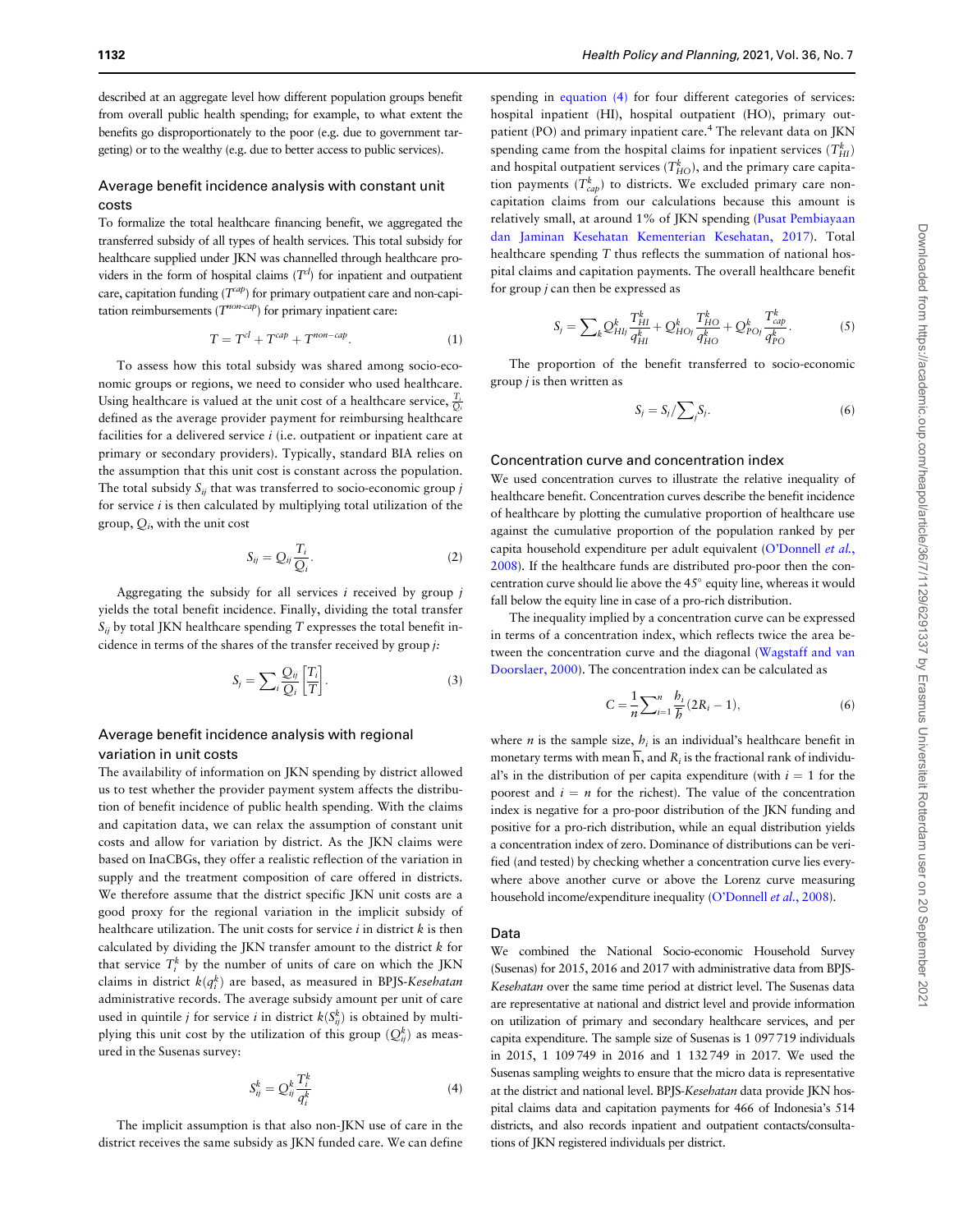To implement the BIA with our combined data, we proceeded in several steps. First, we calculated the unit costs based on the BPJS-Kesehatan data. The unit costs of each health service and for each district are calculated by dividing the total sum of district JKN claims (from all JKN-registered hospitals) by the total outpatient consultations or inpatient contacts in a district. Unfortunately, the utilization of JKN members of outpatient primary care  $(q_{PO}^k)$  is not in the JKN administrative data as the payments are made on a capitation basis. We therefore estimated this using Susenas data by multiplying the total utilization for outpatient primary care services in district  $k$  by the fraction of the population in the district  $k$  that is a JKN member.

We can interpret the unit cost or unit transfer as the monetary value of a treatment and assume that it varies with the intensity of care provision in districts. As our analysis relies on JKN disbursements as a proxy for healthcare financing disparities across regions, we also assume that the variation in district mean JKN spending appropriately captures the actual variation in healthcare benefits obtained for all district inhabitants, including both JKN members and non-members.<sup>5</sup> This assumption is valid if unit costs are supply driven, and JKN and non-JKN members use similar services.

Second, we use the Susenas household survey data to calculate the distribution of healthcare utilization by socio-economic group per district ( $Q_{ij}^k$ ). The household survey offers socio-economic characteristics of the district populations that the BPJS-Kesehatan does not include. We measure contact rates of each type of healthcare in Susenas, which records individual hospital or primary outpatient care in the month before the survey (around March for each year). We define primary care facilities as community health centres (Puskesmas) and their local subsidiaries, polyclinics and GP practices, while exclude traditional practices. The inpatient care recall period is the year preceding the survey. Because the district claims data is on an annual basis, we annualized outpatient use.

To evaluate the cost of health services distributed across rich and poor, we ranked individuals based on the national distribution of per capita expenditure and define quintiles (where quintile 1 is the poorest group and quintile 5 the wealthiest). Per capita expenditure as well as the unit costs were also adjusted for regional price differences using a provincial consumer price index (taking Jakarta province in 2014 as base year).

#### Results and discussion

#### How do unit costs vary by district?

The procedure described in the previous section generates an estimate of the regional variation in the unit cost of different healthcare services across districts. We find a positive correlation between average per capita household expenditure and hospital unit costs ([Figure 1\)](#page-5-0). The relatively expensive care provided in Jakarta drives much of this association, with a unit cost of 26.50 USD per hospital outpatient contact (about 50% higher than the national average of 17.50 USD) and 530 USD per inpatient care contact (i.e. about 80% higher than the national average of 291.80 USD). Nevertheless, a positive correlation remains visible when we exclude Jakarta from the scatterplot.

The variation in regional hospital unit costs in [Figure 1](#page-5-0) may be related to the availability of more advanced type hospitals (Hospital class A or B) or tertiary healthcare providers. A district or city with a class A (tertiary care) hospital will receive greater JKN disbursements than those without because they can offer a wider variety of medical services. These more advanced hospitals are not equally distributed across the country. [Trisnantoro \(2019\)](#page-10-0) reports that two-

thirds of the 61 class A hospitals in Indonesia are located in Java Island and 16 of these are in Jakarta. Our approach attributes unit costs to the place of (hospital) delivery, not the place of residence of the user. So if a resident of another district than Jakarta receives (tertiary) hospital care in Jakarta, the benefit is attributed to Jakarta residents, not the non-Jakarta residents receiving it.

For primary care unit costs, we use annual capitation payments at district level over the period 2015–17 and Susenas primary outpatient service utilization. We find that district primary care unit costs do not vary much across districts, with the total capitation payments more proportional to the respective population sizes (see [Supplementary Figure A4](https://academic.oup.com/heapol/article-lookup/doi/10.1093/heapol/czab015#supplementary-data)).

## Socio-economic distribution of health benefits after **JKN**

[Table 2](#page-6-0) provides an overview of the socio-economic distribution of the utilization rate, standard benefit incidence shares, districtweighted unit costs and weighted benefit incidence shares for all three types of healthcare services. We divide the population into five quintiles based on per capita household expenditure in each year.

For the district-weighted hospital unit costs we find that the gap between the richest and poorest quintiles persists, although it does decline over time. [Table 2](#page-6-0) (column 3) shows that for the richest quintile the hospital inpatient unit costs in 2015 are 40 USD (17%) higher than for the poorest quintile. This difference declined to 26 USD (11%) in 2017. The unit costs for hospital outpatient care and primary care are smaller in nominal terms but show a similar gradient and trend [\(Table 2](#page-6-0), column 7 and 11).

The utilization rates (per 100 individuals) for hospital inpatient, hospital outpatient and primary outpatient care in the past year are reported in columns 1, 5 and 9. Hospital utilization is highly skewed towards the wealthier groups. The hospital inpatient contact rate for the fifth quintile is almost three times that of the poorest quintile, and the hospital outpatient contact rate is more than four times larger. In contrast, outpatient contact rates at primary providers show a nearly equal distribution, with slightly higher rates for the middle quintiles.

The patterns in utilization are also reflected in the benefit incidence results. The benefit shares based on a standard BIA calculation with constant unit costs, as in [equation \(2\)](#page-3-0), are presented for each type of healthcare service in columns 2, 6 and 10 of [Table 2.](#page-6-0) The benefit shares based on district specific unit costs are presented in columns 4, 8 and 12. The standard benefit incidence share of hospital care for the wealthiest quintile increased over time, reaching 34% for inpatient care and 41% for outpatient care in 2017; whereas the shares for the poorest decline over time, to respectively 11 and 9%. Again, the standard benefit shares of primary care exhibit a much more equal distribution than hospital care.

When we allow for variation in the district unit costs, following [equation \(4\)](#page-3-0), we see the discrepancy in benefit incidence of hospital care increases. For the wealthiest group the benefit share in 2017 increases to 37% for inpatient care, and to 43% for outpatient care. For the poorest the shares decrease even further, to 10 and 8%, respectively. A similar effect is observed for primary care. When we weigh the rather evenly distributed contact rates with the gradient in district specific unit costs, the resulting benefit incidence shares also turn pro-rich. The richest quintile now accounts for more than a 20% of the primary care spending, and the poorest quintile for 17% in 2017. This rise for the wealthier groups can partly be explained by JKN's gatekeeping mechanism, where referrals from community health centres are required for higher level care to be covered.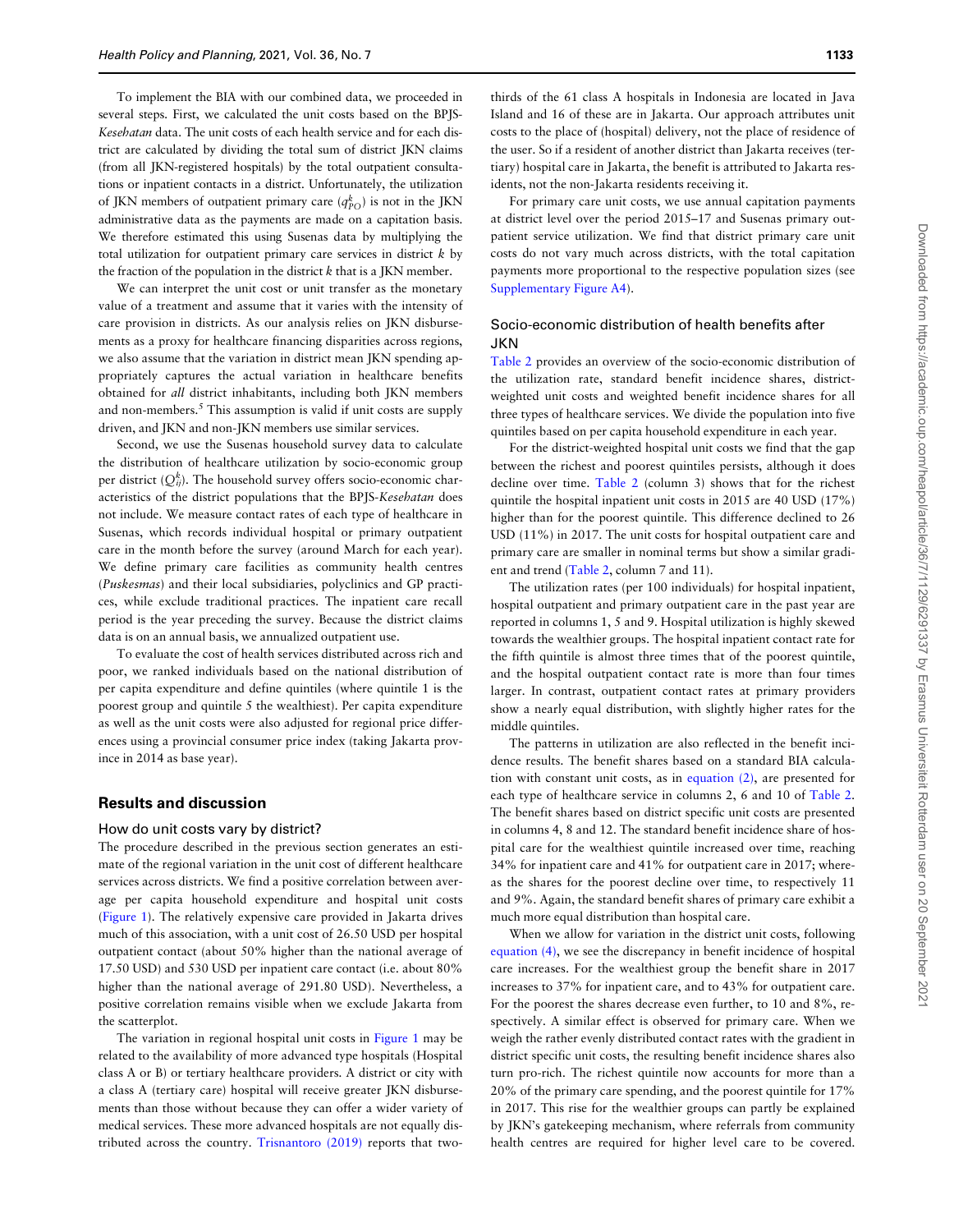<span id="page-5-0"></span>

Figure 1 Association between mean unit cost and mean household expenditure, by province, for outpatient and inpatient hospital care. Note: HO, hospital outpatient; HI, hospital inpatient care. The Y-axis shows 3 years average of province specific unit costs derived from the BPJS-Kesehatan records on inpatient and outpatient claims and cases per district. The X-axis shows 3 years province averages of per capita expenditure derived from Susenas 2015 to 2017. The dash line represents a linear regression line. R<sup>2</sup> include Jakarta HO (0.1742) and HI (0.4559). R<sup>2</sup> exclude Jakarta HO (0.0456) and HI (0.1296).

According to Johar et al. [\(2018\),](#page-9-0) there is an increasing use of GPs and primary health centres. Before JKN the better-off could directly consult a specialist or hospital without referral from a GP. But after the implementation of JKN and its gatekeeping mechanism, the requirement to obtain a referral from a primary care facility was more widely enforced.

#### National unit cost vs district-specific unit cost

The distributions of healthcare financing benefit incidence based on constant national average unit costs and district-specific unit costs are compared for 2017 in [Figure 2](#page-7-0) by means of concentration curves. We find that disparities in unit costs among districts generate a more pro-rich distribution. For all types of healthcare, the concentration curves for district-specific unit costs are dominated by the curves for constant unit costs, as the latter lie closer to the diagonal across the income distribution indicating a more equal benefit incidence. The associated concentration indices therefore take a positive value and are larger for the district-specific unit cost-benefit incidence, with the difference statistically significant at a 1% level for all types of care (significance tests of differences in the concentration indices are reported in [Supplementary Table A2](https://academic.oup.com/heapol/article-lookup/doi/10.1093/heapol/czab015#supplementary-data)).

Finally, the concentration curves for the benefit incidence of total healthcare funding, following equation  $(5)$ , also show a clear prorich distribution (bottom-right graph in [Figure 2\)](#page-7-0). The concentration index is 0.178 when based on constant unit costs, but increases to

0.211 when we allow the unit costs to vary by district. These results suggest that provider payments of the JKN favour the wealthier groups and regions. Conversely, ignoring this regional variation in provider payments that is driven by initial disparities in healthcare supply, will underestimate the inequality in benefit incidence of healthcare spending. However, the concentration indices do not change much over time and these differences are not statistically significant, irrespective of whether we allow for variation in unit costs (the concentration index increases from 0.210 to 0.211 between 2015 and 2017, using district unit costs; detailed tests are reported in [Supplementary Table A3](https://academic.oup.com/heapol/article-lookup/doi/10.1093/heapol/czab015#supplementary-data)). This indicates that the regional inequality in JKN provider payments does not exacerbate the inequality in treatment intensity and supply of healthcare (and thereby the benefit incidence) over time.

# Healthcare financing benefit distribution based on geographic location

While we do not observe increasing inequities in benefit incidence over time as JKN was introduced, we do see a slight increase in disparities between and within regions. The urban share in healthcare expenditure was already larger than its 56% population share, and it increased very slightly from 64 to 66% between 2015 and 2017. The country's economically most developed islands Java and Bali represent around 57% of the national population yet benefit from around 67% of overall healthcare spending. This disparity is largely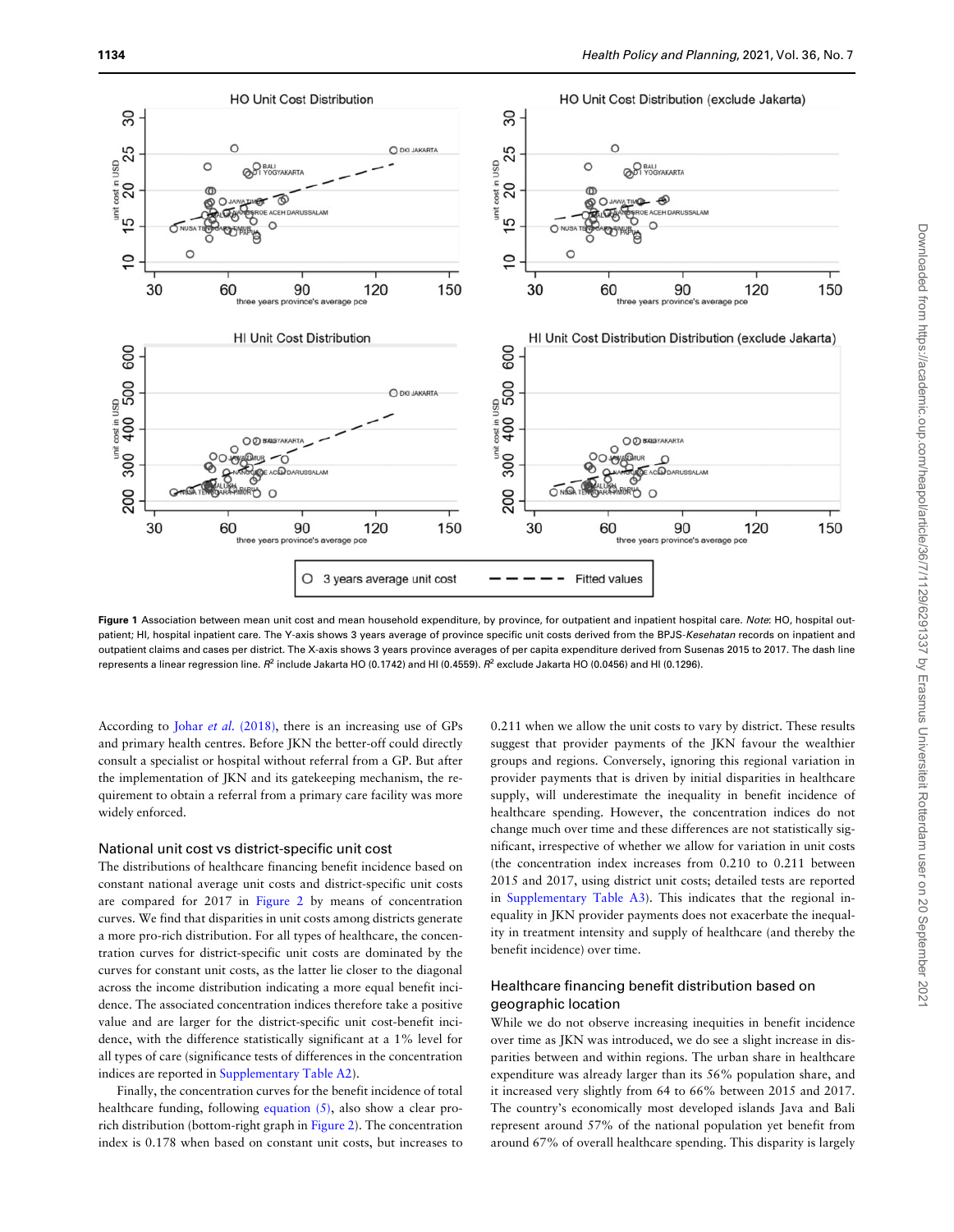<span id="page-6-0"></span>

|              |                                                                                     |                                                                 | Hospital Inpatient |                                                                           |                                           |                                            | Hospital outpatient                       |                                                                                   |                                                          | Primary care outpatient                                                            |                                          |                                                                                             |
|--------------|-------------------------------------------------------------------------------------|-----------------------------------------------------------------|--------------------|---------------------------------------------------------------------------|-------------------------------------------|--------------------------------------------|-------------------------------------------|-----------------------------------------------------------------------------------|----------------------------------------------------------|------------------------------------------------------------------------------------|------------------------------------------|---------------------------------------------------------------------------------------------|
|              | Contact per 100<br>individuals in                                                   | Share (%)                                                       | Cost (USD)<br>Unit | Benefit Share %<br>(district                                              | Contact per 100<br>individuals in         | Share (%)                                  | Cost (USD)<br>Unit                        | Benefit Share %<br>(district                                                      | Contact per 100<br>individuals in                        | Share (%)                                                                          | Cost (USD)<br>Unit                       | Benefit Share %<br>(district                                                                |
|              | one year                                                                            | $\mathbf{\sim}$                                                 | 3                  | unit costs)<br>4                                                          | one year $\,$ $\,$                        | $\circ$                                    | $\overline{a}$                            | unit costs)<br>$\infty$                                                           | one year<br>9                                            | $\overline{10}$                                                                    |                                          | unit costs)<br>12                                                                           |
| 2015         |                                                                                     |                                                                 |                    |                                                                           |                                           |                                            |                                           |                                                                                   |                                                          |                                                                                    |                                          |                                                                                             |
| Poorest      | 1.57                                                                                | 11.06                                                           | 236.60             | 9.77                                                                      | 11.81                                     |                                            |                                           |                                                                                   |                                                          |                                                                                    |                                          |                                                                                             |
| 2nd quintile | 1.94                                                                                | 13.44                                                           | 243.00             |                                                                           | 15.74<br>20.88<br>31.02<br>52.34<br>24.92 | $9.14$<br>12.32<br>15.91<br>15.91<br>39.62 | 14.15<br>14.76<br>15.74<br>16.75<br>15.04 | $\begin{array}{c} 8.09 \\ 11.46 \\ 14.93 \\ 14.31 \\ 42.50 \\ 100.00 \end{array}$ | 169.53<br>181.69<br>184.09<br>182.66                     | $\begin{array}{l} 19.14 \\ 20.53 \\ 20.98 \\ 20.80 \\ 18.55 \\ \end{array}$        | 21422684<br>242684                       | $\begin{array}{l} 17.81 \\ 19.80 \\ 20.87 \\ 21.39 \\ 20.14 \\ 100.00 \end{array}$          |
| 3rd quintile | 2.55                                                                                | 17.49                                                           | 250.07             |                                                                           |                                           |                                            |                                           |                                                                                   |                                                          |                                                                                    |                                          |                                                                                             |
| 4th quintile | 3.42                                                                                | 23.08                                                           | 261.95             | $\begin{array}{c} 12.23 \\ 16.55 \\ 23.03 \\ 38.42 \\ 100.00 \end{array}$ |                                           |                                            |                                           |                                                                                   |                                                          |                                                                                    |                                          |                                                                                             |
| Richest      | 5.10                                                                                | 34.92                                                           | 276.70<br>248.99   |                                                                           |                                           |                                            |                                           |                                                                                   | 160.16<br>175.99                                         |                                                                                    |                                          |                                                                                             |
| Mean         | 2.79                                                                                | $100\,$                                                         |                    |                                                                           |                                           |                                            |                                           |                                                                                   |                                                          |                                                                                    |                                          |                                                                                             |
| 2016         |                                                                                     |                                                                 |                    |                                                                           |                                           |                                            |                                           |                                                                                   |                                                          |                                                                                    |                                          |                                                                                             |
| Poorest      | 1.52                                                                                |                                                                 |                    | 9.24                                                                      |                                           |                                            |                                           |                                                                                   |                                                          |                                                                                    |                                          |                                                                                             |
| 2nd quintile |                                                                                     |                                                                 | 223.54<br>232.14   | $\mathfrak{L}$<br>13.0                                                    |                                           |                                            |                                           |                                                                                   |                                                          |                                                                                    |                                          |                                                                                             |
| 3rd quintile | 2.03                                                                                | $\begin{array}{c} 10.31 \\ 13.87 \\ 17.29 \\ 24.41 \end{array}$ | 233.66             | 16.32                                                                     | $12.17$<br>$16.47$<br>$20.13$             | 9.46<br>12.79<br>15.72<br>22.70<br>39.33   | 14.02<br>14.85<br>14.98<br>15.25<br>14.91 |                                                                                   |                                                          | $\begin{array}{c} 18.92 \\ 20.79 \\ 20.77 \\ 21.27 \\ 18.26 \\ 190 \\ \end{array}$ |                                          |                                                                                             |
| 4th quintile | 3.56                                                                                |                                                                 | 243.49             | 24.29                                                                     |                                           |                                            |                                           |                                                                                   |                                                          |                                                                                    |                                          |                                                                                             |
| Richest      | 4.98                                                                                | 34.12                                                           | 256.08<br>235.13   | 37.12                                                                     |                                           |                                            |                                           |                                                                                   |                                                          |                                                                                    |                                          |                                                                                             |
| Mean         | 2.93                                                                                | $100\,$                                                         |                    | 100.00                                                                    | 28.86<br>50.31<br>25.64                   |                                            |                                           | $\begin{array}{c} 8.42 \\ 12.02 \\ 15.13 \\ 22.41 \\ 42.01 \\ 100.00 \end{array}$ | 156.30<br>170.96<br>171.26<br>175.59<br>150.72<br>164.89 |                                                                                    | $456760$<br>3.557636                     | $\begin{array}{l} 17.60 \\ 20.08 \\ 20.47 \\ 21.82 \\ 21.02 \\ 20.02 \\ 100.00 \end{array}$ |
| 2017         |                                                                                     |                                                                 |                    |                                                                           |                                           |                                            |                                           |                                                                                   |                                                          |                                                                                    |                                          |                                                                                             |
| Poorest      | 1.72                                                                                | 10.81                                                           | 222.76             | 9.58                                                                      | 9.58<br>13.48                             | 9.16<br>12.76<br>15.60<br>10.54<br>40.54   | 15.17<br>15.45<br>15.63<br>16.25<br>15.68 | $\begin{array}{c} 8.45 \\ 12.16 \\ 15.00 \\ 21.62 \\ 42.77 \\ 00.00 \end{array}$  | 130.09<br>138.32<br>142.31                               | $\begin{array}{c} 19.06 \\ 20.08 \\ 20.80 \\ 21.44 \\ 18.62 \\ 100 \\ \end{array}$ |                                          | $\begin{array}{l} 17.41 \\ 19.10 \\ 20.68 \\ 21.97 \\ 20.85 \\ 100.00 \end{array}$          |
| 2nd quintile | 2.34<br>2.76<br>3.59                                                                | $14.70$<br>$17.57$                                              | 234.03             | $13.84$<br>$16.77$                                                        |                                           |                                            |                                           |                                                                                   |                                                          |                                                                                    |                                          |                                                                                             |
| 3rd quintile |                                                                                     |                                                                 | 237.93             |                                                                           |                                           |                                            |                                           |                                                                                   |                                                          |                                                                                    |                                          |                                                                                             |
| 4th quintile |                                                                                     | 23.23                                                           | 240.19             | 22.86<br>36.95                                                            | $16.33$<br>$22.38$<br>$42.45$             |                                            |                                           |                                                                                   | 146.00                                                   |                                                                                    | $3.514$<br>$3.514$<br>$4.413$<br>$4.413$ |                                                                                             |
| Richest      | 5.41                                                                                | 33.69                                                           | 248.28             |                                                                           |                                           |                                            |                                           |                                                                                   | $131.47$<br>$137.74$                                     |                                                                                    |                                          |                                                                                             |
| Mean         | 3.28                                                                                | 100                                                             | 236.75             | 100.                                                                      | 21.90                                     |                                            |                                           |                                                                                   |                                                          |                                                                                    |                                          |                                                                                             |
|              | Source: Authors' calculation based on BPS-Kesehatan claims data and Susenas 2015-17 |                                                                 |                    |                                                                           |                                           |                                            |                                           |                                                                                   |                                                          |                                                                                    |                                          |                                                                                             |

Table 2. Distribution of healthcare utilization share across socio-economic quintiles (2015-17) Table 2. Distribution of healthcare utilization share across socio-economic quintiles (2015–17)

*Source:* Authors' calculation based on BPJS-*Kesehatan* claims data and Susenas 2015–17.<br>Not*es*: Distribution of socio-economic quintiles is based on per capita expenditure of each year (regional CPI adjusted). Notes: Distribution of socio-economic quintiles is based on per capita expenditure of each year (regional CPI adjusted).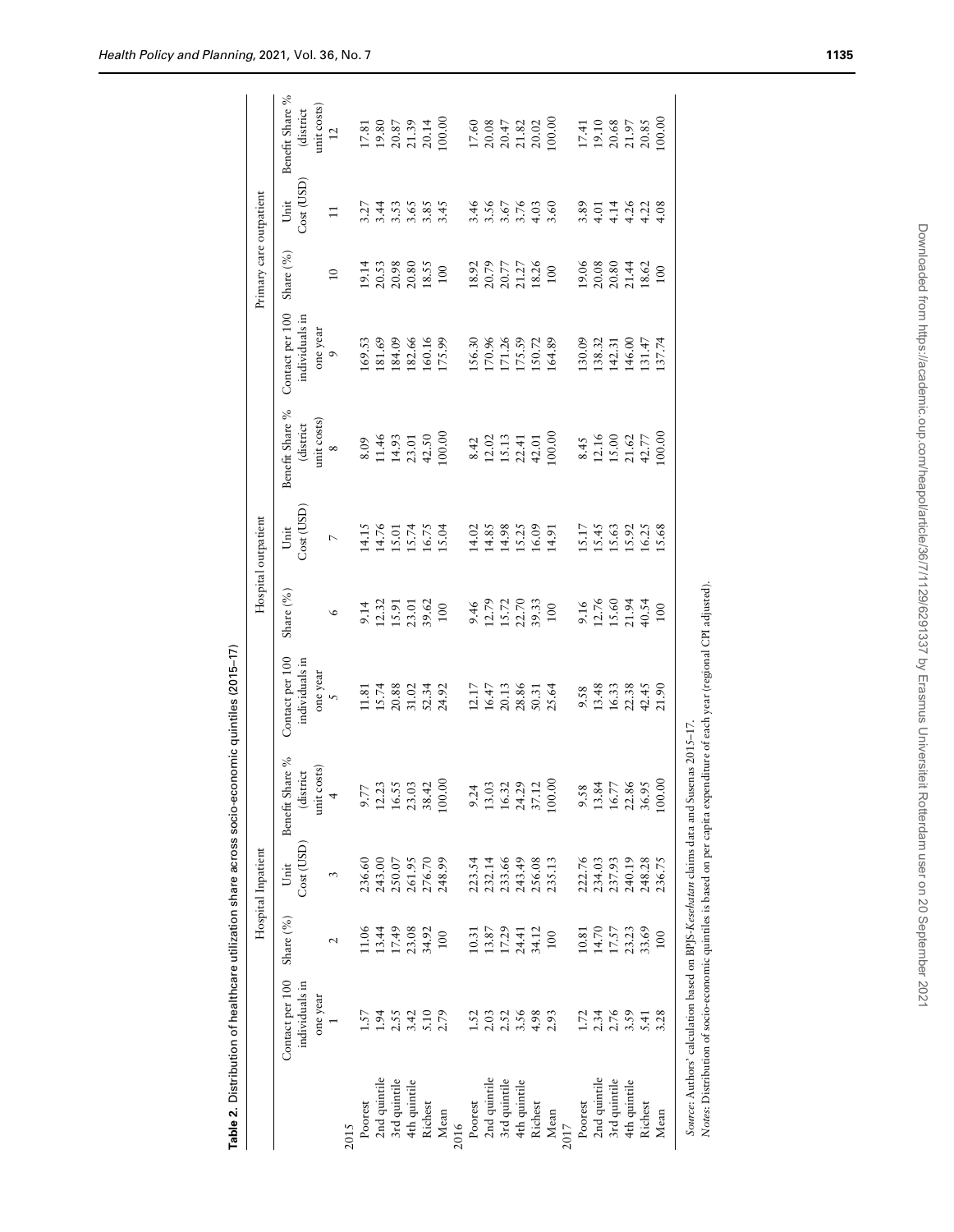<span id="page-7-0"></span>

Figure 2 Comparison of concentration curves with national unit cost and district-specific unit cost, for hospital (outpatient and inpatient) and primary care outpatient benefit (2017). Note: HO: Hospital Outpatient; HI: Hospital Inpatient; PO: Primary Care Outpatient. The y-axis plots the cumulative density of a healthcare benefit incidence for individuals ranked by per capita expenditure in 2017.

due to expenditures on secondary care. The benefit incidence of outpatient primary care remains equally distributed, although the urban share is growing slowly, from 53 to 56% (results reported in the [Supplementary Table A4\)](https://academic.oup.com/heapol/article-lookup/doi/10.1093/heapol/czab015#supplementary-data). The rural share for the hospital inpatient benefit decreases slightly from 33 to 31% [\(Supplementary Table](https://academic.oup.com/heapol/article-lookup/doi/10.1093/heapol/czab015#supplementary-data) [A4](https://academic.oup.com/heapol/article-lookup/doi/10.1093/heapol/czab015#supplementary-data)).

To assess changes in benefit incidence within regions, we compute concentration indices for the main island groups and for the municipalities and rural districts. For the municipalities and the islands Java and Bali, we see no statistically significant changes to the distribution of healthcare expenditure. However, for regions that were initially less endowed with healthcare supply, such as rural districts and the eastern islands (Maluku, Papua, NTT and NTB), we see a statistically significant increase in their concentration index value, suggesting an increased socioeconomic inequality in the benefit incidence (results reported in [Supplementary Table A5](https://academic.oup.com/heapol/article-lookup/doi/10.1093/heapol/czab015#supplementary-data)).

The disproportionate share going to the more developed regions can be explained partly by variation in unit costs. [Figure 3](#page-8-0) plots the average hospital care unit costs at province level against the average bed ratios and specialist ratios per 1000 population. The scatterplots show positive correlations between hospital care unit costs and the availability of beds and specialists. This positive association reflects the fact that the JKN

provider payment design favours regions with relatively abundant healthcare supply, thereby widening the gap in healthcare funding between regions.

#### Limitations

One key limitation of the Susenas data is that the number of outpatient visits is reported only in 2017. For 2015 and 2016, the survey only records whether a respondent obtained outpatient care and at what facility. For inpatient care, on the other hand, the Susenas records the annual number of inpatient days for all years. For consistency we therefore use the contact rate as a proxy for utilization, to calculate the benefit shares and the total spending benefit. Using the number of outpatient visits and inpatient days would be preferable. In order to check the sensitivity of our results to this simplification, we replicate the analysis with outpatient visits and inpatient days for the year in which the number of outpatient visits is available. The results are provided in [Supplementary Table A6](https://academic.oup.com/heapol/article-lookup/doi/10.1093/heapol/czab015#supplementary-data). Two key observations emerge: (1) the gradient is slightly more pro-rich when we use utilization rates, but (2) the BIA results with constant and district unit costs are very similar. This confirms that our results are not affected by approximating utilization with the utilization fraction. We present these results in our article, as we prefer a consistent approach for all years and types of care in order to calculate the overall benefit share.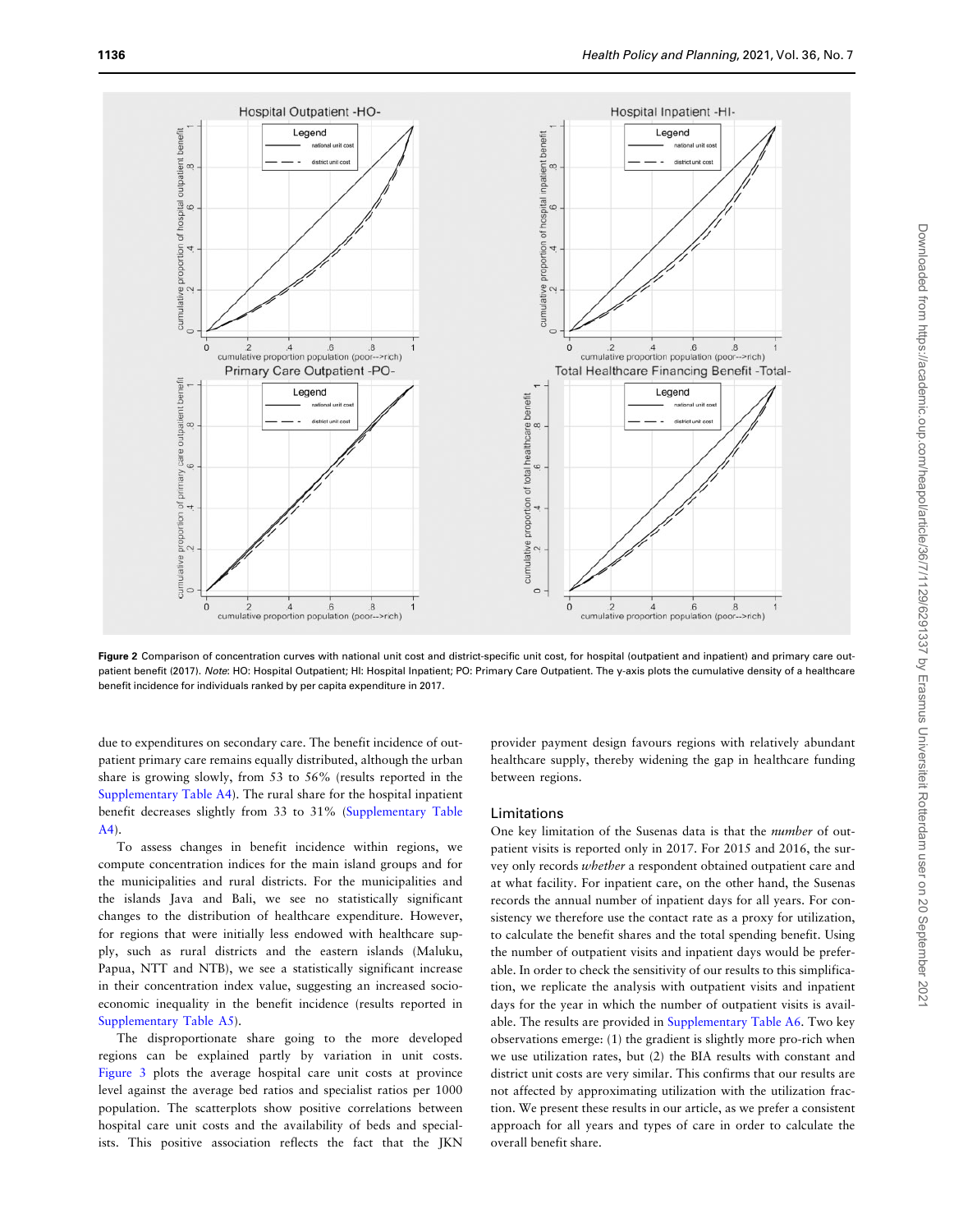<span id="page-8-0"></span>

Figure 3 Hospital care unit cost and healthcare facility availability at province-level. (2017) Source: BPJS-Kesehatan claims data for 2017 and [Pusat Data dan](#page-10-0) [Informasi Kementerian Kesehatan](#page-10-0) (2018). Notes: HO, hospital outpatient; HI, hospital inpatient; PO, primary care outpatient.

We also note that we do not assess out-of-pocket payments in this study, despite the fact that these still commonly occur in Indonesia. Our analysis focusses on the implicit public subsidy transfer of health care utilization and how this is distributed over the population. Out-of-pocket payments therefore fall beyond the scope of our article.

Another caveat relates to the portability principle of JKN, which enables a patient to move to another hospital in a different district, province or island in case of a medical necessity. This implies that a district that receives a JKN disbursement is not necessarily the residence of the patient that received the treatment. Given the available data, we cannot adjust for cross-district-border healthcare utilization. However, a recent study of inter-province mobility based on the BPJS-Kesehatan claims data from 2015 to 2016 finds that interprovince patient movement is negligible compared to total JKN funding. $<sup>6</sup>$ </sup>

Finally, we may still underestimate the inequality in the distribution of healthcare benefits as we are only using provider payments at district level and do not include geographic variation in unit cost of higher class hospital services (tertiary care), level of severity, and case-mix-groups of disease prevalence. For example, treatment for more costly diseases (such as cancer or cardiovascular disease) is likely to be relatively higher in wealthier urban areas and correlated with knowledge, health awareness and access to care.

#### **Conclusion**

Our research findings show that the benefits of healthcare spending since the introduction of Indonesia's JKN program are distributed disproportionately favouring the wealthier population groups, as well as urban areas and islands Java and Bali. We also find substantial variation in healthcare unit costs across districts, because regions with well-equipped health facilities are associated with relatively higher unit transfers for healthcare services.

This variation in unit costs implies that BIA using national average unit costs will underestimate the disparities in healthcare funding. Previous studies that have analysed healthcare utilization under JKN (and ignoring regional differences in unit transfers) are therefore likely to overestimate the extent to which JKN has reduced inequality in healthcare delivery.

A second implication of our BIA results is that we can interpret the difference in benefit incidence based on constant and varying unit costs as the bias inherent in JKN's provider payment mechanism: if the claims and capitation data were not biased towards wealthy regions and population groups, then any unequal distribution should be due to utilization patterns alone and the choice of unit costs should not matter. Nevertheless, we do not find statically significant changes to the concentration indices over time post-JKN, suggesting that JKN's provider payment system maintained initial disparities in treatment intensity and funding of healthcare between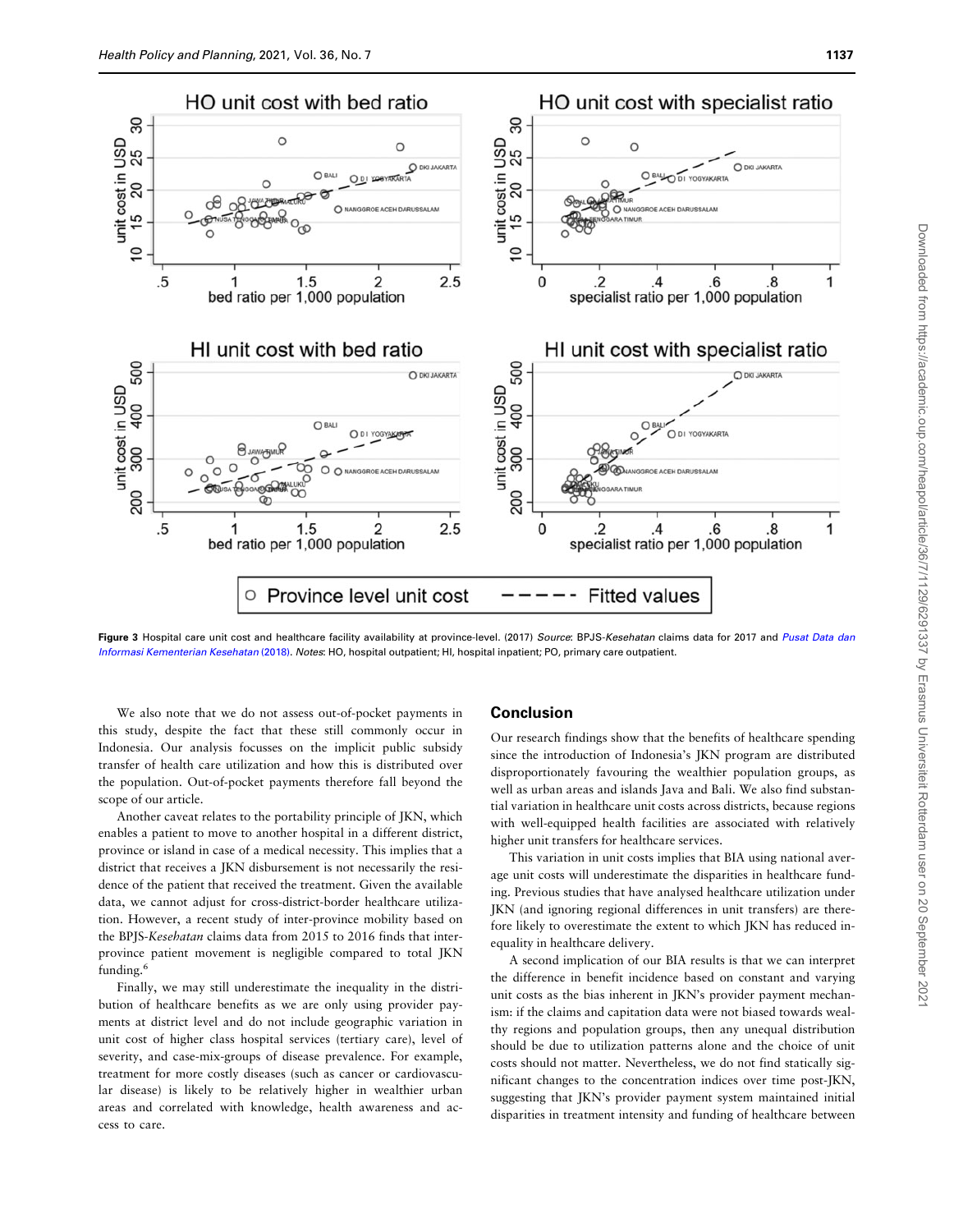<span id="page-9-0"></span>2015 and 2017, but did not exacerbate these as some had feared ([Trisnantoro, 2019\)](#page-10-0).

Two policy priorities emerge from our findings. First, to reduce inequities in healthcare funding across regions and population groups, the existing prospective payment mechanism would need to be modified using an affirmative or targeted design to promote a higher value of care in regions with less-developed healthcare facilities. One possibility here to be considered is to adjust the InaCBG tariffs depending on supply readiness gaps. This might make health infrastructure investment more attractive in these areas. A similar instrument is already in use for primary care in the Dana Kapitasi Khusus policy that creates a higher capitation funding for primary care in remote districts ([Ministry of Health, 2016\)](#page-10-0).

Second, the national and local governments could directly invest in the supply of healthcare facilities and staff in rural areas and districts outside Java and Bali. This is not an easy task, as witnessed by the same problem arising in many other countries. Especially difficult is attracting doctors and other medical personnel to work in remote places. Some inspiration can be obtained from the results of financial and non-financial incentives deployed in Thailand for medical school graduates to work in rural and remote areas ([Wibulpolprasert and Pengpaibon, 2003](#page-10-0)). Similar policy suggestions have been provided by Chomitz et al. (1999). They concluded that offering specialist training may be a sufficient incentive to make doctors from Java willing to serve in remote areas, but that it is an expensive and potentially inefficient policy since specialist practice and rural public health management require different skills and attitudes. They claim that moderately (but not extremely) remote areas can also attract additional staff using modest cash incentives. They find that especially doctors originating from the Outer Islands are far more willing to serve in remote areas than their counterparts from Java. So, it may be worthwhile increasing the representation of Outer Island students in medical schools (perhaps through scholarships and assistance in pre-university preparation).

# Funding

Novat Pugo Sambodo gratefully acknowledges financial support from the Indonesian Endowment Fund for Education (LPDP).

# Supplementary data

[Supplementary data](https://academic.oup.com/heapol/article-lookup/doi/10.1093/heapol/czab015#supplementary-data) are available at Health Policy and Planning online.

Conflict of interest statement. None declared.

Ethical approval: Ethical approval is not required as this research did not directly involve human-subjects and face-to-face interactions. The research is based on anonymized secondary data from Statistics Indonesia and administrative data from Indonesia's Health Insurance Agency.

## Endnotes

- 1. Based on the consumer price index, districts are classified into five groups. For each group a price correction factor is applied. The InaCBG tariffs therefore accommodate price differences between the five groups but ignore the variation within the groups or within districts.
- 2. One USD equals about 14 000 IDR (February 2020).
- 3. Based on BPJS-Kesehatan data. See Average benefit incidence analysis with regional variation in unit costs section for more details.
- 4. About 36% of total community health centres in Indonesia provide inpatient services, although the number of beds per facility is limited.
- 5. By December 2017, around 73% of the total population was enrolled into JKN and almost 80% of all hospitals in Indonesia had joined JKN in 2016. For primary care, all community health centres joined JKN.
- 6. Center for Health Policy and Management, Gadjah Mada University (PKMK UGM). Study details can be accessed (in Bahasa Indonesia) at: [https://kebijakankesehatanindonesia.net/](https://kebijakankesehatanindonesia.net/datakesehatan/file/Portabilitas-peserta-JKN.html) [datakesehatan/file/Portabilitas-peserta-JKN.html.](https://kebijakankesehatanindonesia.net/datakesehatan/file/Portabilitas-peserta-JKN.html)

## References

- Agustina R, Dartanto T, Sitompul R et al. 2019. Universal health coverage in Indonesia: concept, progress, and challenges. The Lancet 393: 75–102.
- Ahsan A. 2017. Inovasi Pendanaan Defisit Program Jaminan Kesehatan Nasional – Kartu Indonesia Sehat (JKN- KIS) Melalui Pungutan (Tambahan) Atas Rokok Untuk Kesehatan (PRUK) Innovation Funding for the National Health Insurance Deficit Program - Indonesian Health Card J, PT Nagakusuma Media Kreatif. Jakarta.
- Anselmi L, Lagarde M, Hanson K. 2015. Going beyond horizontal equity: an analysis of health expenditure allocation across geographic areas in Mozambique. Social Science & Medicine 130: 216-24.
- Bíró A, Prinz D. 2020. Healthcare spending inequality: evidence from Hungarian administrative data. Health Policy 124: 282–90.
- BPJS Kesehatan. 2018. In 2018, BPJS Kesehatan Optimizes Partnership with Health Facilities, Info BPJS Kesehatan. Website of the Social Security Agency in Health. [https://bpjs-kesehatan.go.id/bpjs/index.php/post/read/](https://bpjs-kesehatan.go.id/bpjs/index.php/post/read/2018/671/Tahun-2018-BPJS-Kesehatan-Optimalkan-Kerja-Sama-Fasilitas-Kesehatan) [2018/671/Tahun-2018-BPJS-Kesehatan-Optimalkan-Kerja-Sama-Fasilitas-](https://bpjs-kesehatan.go.id/bpjs/index.php/post/read/2018/671/Tahun-2018-BPJS-Kesehatan-Optimalkan-Kerja-Sama-Fasilitas-Kesehatan)[Kesehatan](https://bpjs-kesehatan.go.id/bpjs/index.php/post/read/2018/671/Tahun-2018-BPJS-Kesehatan-Optimalkan-Kerja-Sama-Fasilitas-Kesehatan), accessed 20 December 2020.
- BPJS Kesehatan. 2019. Pemanfaatan data JKN untuk perbaikan sistem kesehatan di Indonesia (Utilization of JKN data for improving Indonesian health system), Info BPJS Kesehatan. [https://bpjs-kesehatan.go.id/bpjs/dmdocu](https://bpjs-kesehatan.go.id/bpjs/dmdocuments/0775bd2f22814ddb26c71e02903c9226.pdf) [ments/0775bd2f22814ddb26c71e02903c9226.pdf](https://bpjs-kesehatan.go.id/bpjs/dmdocuments/0775bd2f22814ddb26c71e02903c9226.pdf), accessed 20 December 2020.
- Chomitz KM, Setiadi G, Azwar A, Ismail N. Widiyarti 1999. What do doctors want? developing incentives for doctors to serve in Indonesia's rural and remote areas. Policy Research Working Paper WPS 1888. Washington, DC: World Bank.
- Demery L. 2000. Benefit Incidence: A Practitioner's Guide. Washingston, DC. World Bank Group.
- DJSN. 2020a. Aspek Kepesertaan (Membership Aspect). Website of the National Social Security Council:<http://sismonev.djsn.go.id/kepesertaan/>, accessed 20 December 2020.
- DJSN. 2020b. Aspek Pelayanan (Service Aspect). Website of the National Social Security Council.<http://sismonev.djsn.go.id/pelayanan/>, accessed 20 December 2020.
- Ellis RP, Fiebig DG, Johar M, Jones G, Savage E. 2013. Explaining health care expenditure variation: large-sample evidence using linked survey and health administrative data. Health Economics 22: 1093–110.
- Erlangga D, Ali S, Bloor K. 2019. The impact of public health insurance on healthcare utilisation in Indonesia: evidence from panel data. International Journal of Public Health 64: 603–13.
- Health Policy Plus and TNP2K. 2018. Has Indonesia's National Health Insurance Scheme Reached the Most Vulnerable? [http://www.healthpolicy](http://www.healthpolicyplus.com/ns/pubs/8223-8391_HPPlusIndonesiaJNKBIABrief.pdf) [plus.com/ns/pubs/8223-8391\\_HPPlusIndonesiaJNKBIABrief.pdf](http://www.healthpolicyplus.com/ns/pubs/8223-8391_HPPlusIndonesiaJNKBIABrief.pdf), accessed 20 December 2020.
- Johar M, Soewondo P, Pujisubekti R, Satrio HK, Adji A. 2018. Inequality in access to health care, health insurance and the role of supply factors. Social Science & Medicine 213: 134-45.
- Lanjouw P, Pradhan M, Saadah F, Sayed H, Sparrow R. 2002. Poverty, Education and Health in Indonesia: who Benefits from Public Spending? Working Paper, World Bank, Washington, DC'. In: Morrisson C (ed). Education and Health